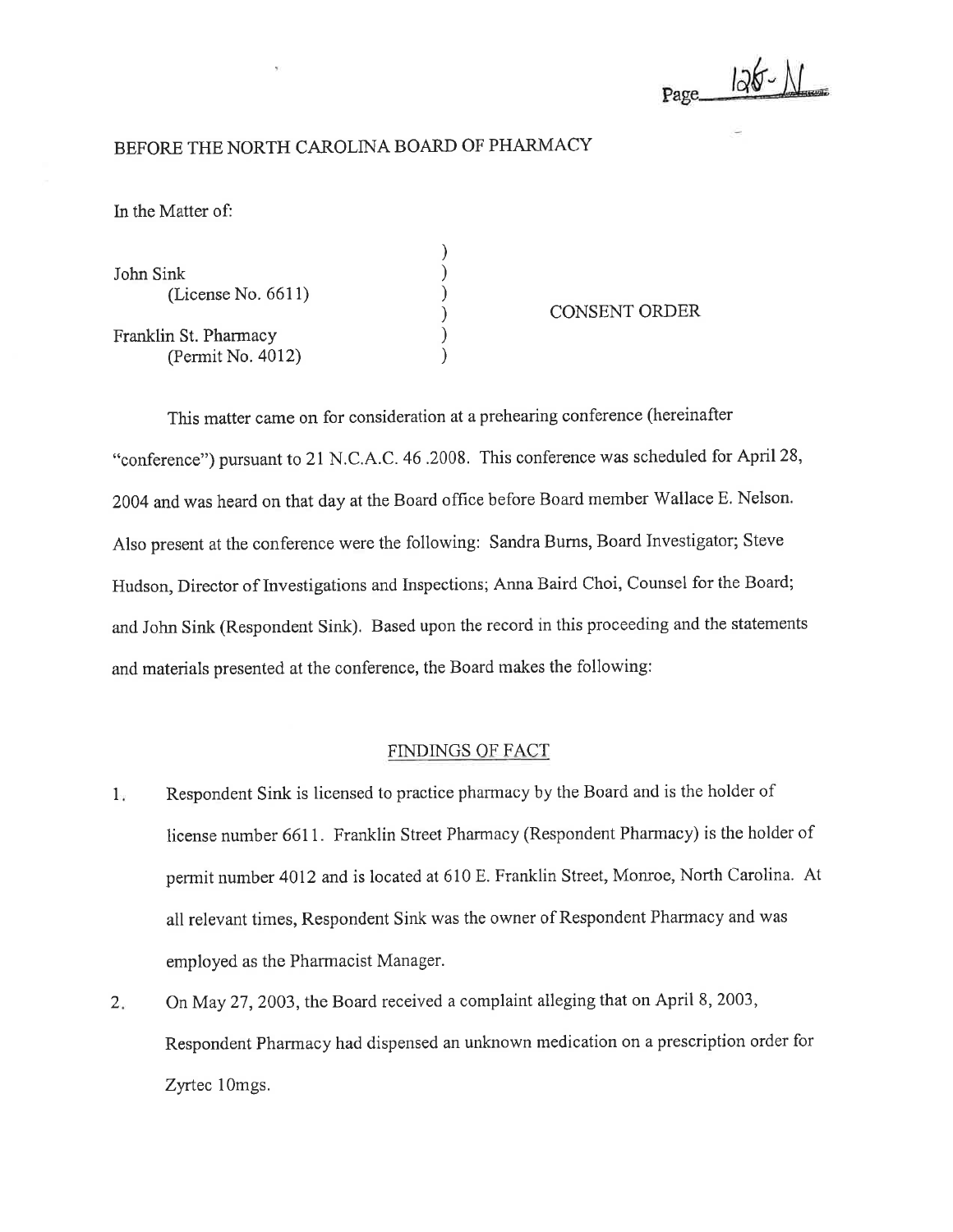$Page 126 - 0$ 

- $3<sub>1</sub>$ ln early 2003, Respondent Sink purchased medication advertised as Zyrtec from a website identified as www.globaldrug.tv. This website is located outside of the United States,
- 4. Subsequent to the purchase described above, Board Investigator Ken Wilkins discovered and confiscated foreign medications from Respondent Pharmacy. However, the investigator did not confiscate the Zyrtec because it had been restocked into aPfizer Zyrtec 1Omg stock bottle. Respondent Sink did not bring this medication to the investigator's attention. On the stock bottle was a label which read, "this is the same medication you have been getting, color and markings may appear different."
- 5 Pfrzer, the manufacturer of Zyrtec, confirmed that during this time, it had not changed the appearance of Zyrtec.
- 6. On or about April 8, 2003, Respondent Sink dispensed the "foreign" Zyrtec lOmgs on <sup>a</sup> prescription order for Zyrtec 1Omgs. 30 dosage units were dispensed.
- 7 The patient ingested fifteen dosage units over a period of fifteen days. During this period, he felt that the medication did not relieve his allergy symptoms as it had previously. He noticed that the medication dispensed by Respondent Sink looked different from the medication in Zyrtec 10mg sample packs which were in his possession. During a subsequent visit to his physician, the doctor could not identify the medication dispensed by Respondent Sink.
- Investigator Burns subsequently submitted the medication to Pftzer for analysis. On October 30,2003,Pftzer conducted a test of the medication. In its Analytical Testing Report, Pfizer stated that the "subject sample is confirmed to contain cetirizine 8

2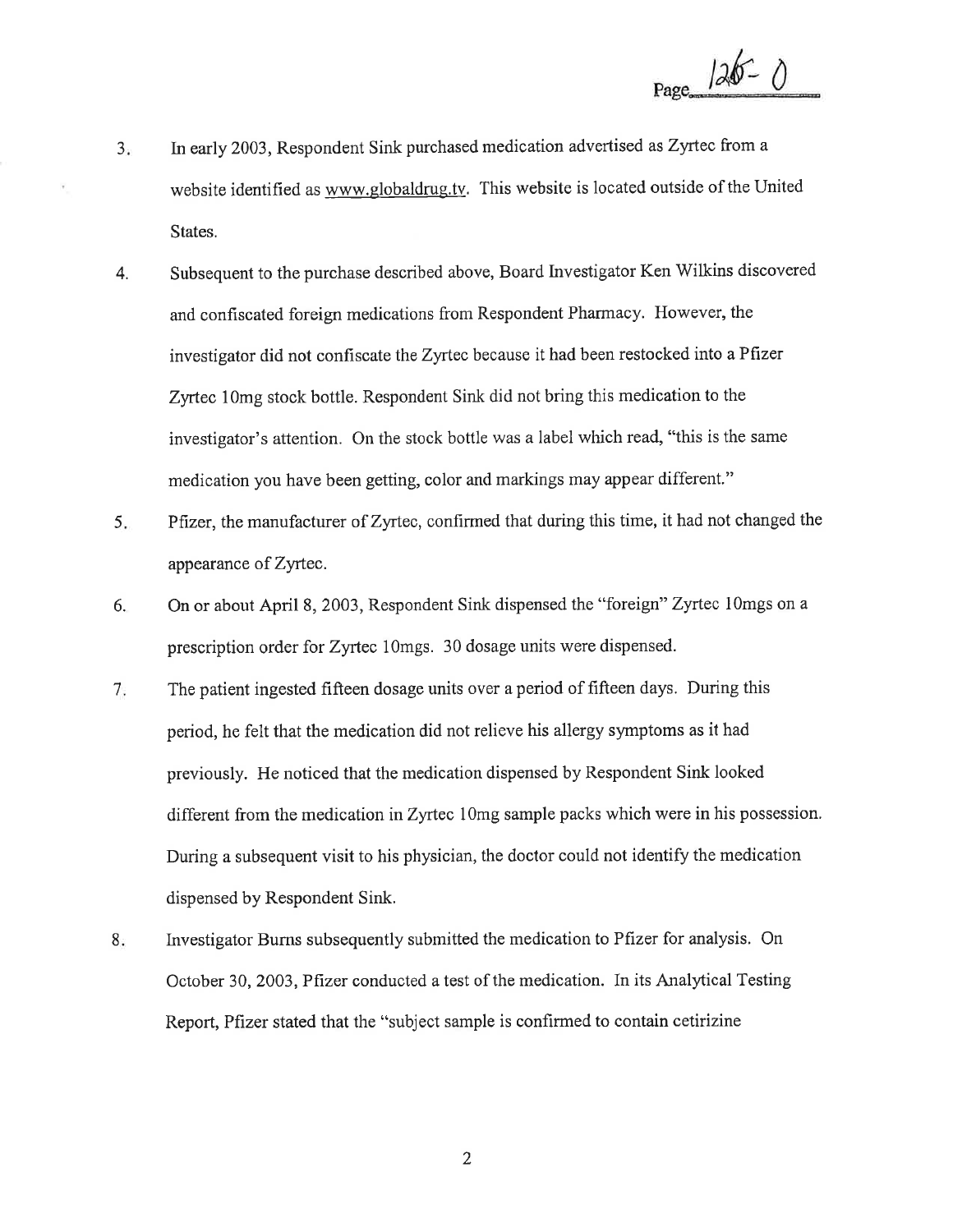$Page_126. p$ 

hydrochloride drug substance in a formation that is the same as that of authentic 1Omg

Benadryl One a Day (97% spectral match of infared spectra)."

9. Respondent Sink accepted responsibility for the dispensing error.

Based on the above findings, the Board concludes as a matter of law:

## CONCLUSIONS OF LAW

- 1 Respondent Sink admits that the conduct in this matter constitutes sufÍicient grounds for disciplinary action on his license under G.S. 90-85.38.
- 2 Respondent Pharmacy admits that the conduct in this matter constitutes sufficient grounds for disciplinary action on its permit under G.S. 90-85.38.
- 3. Respondent Sink violated the following statutes and rules when he failed to properly and adequately dispense medication:
	- a. G.S. 90-85.38(a)(6), (7), and (9);
	- b. G.s. 106-134.1;
	- c. 21 U.S.C.33l and 353; and
	- d. 21 N.C.4.C.46 .1804.
- Respondent Pharmacy violated the following statutes and rules when it failed to properly and adequately dispense medication: 4.
	- a. G.S. 90-85.38(a)(6), (7), and (9);
	- b, G.S. 106-134.1;
	- c. 2l U.S.C. 331 and 353; and
	- d. 21 N.C.A.C. 46 .1804.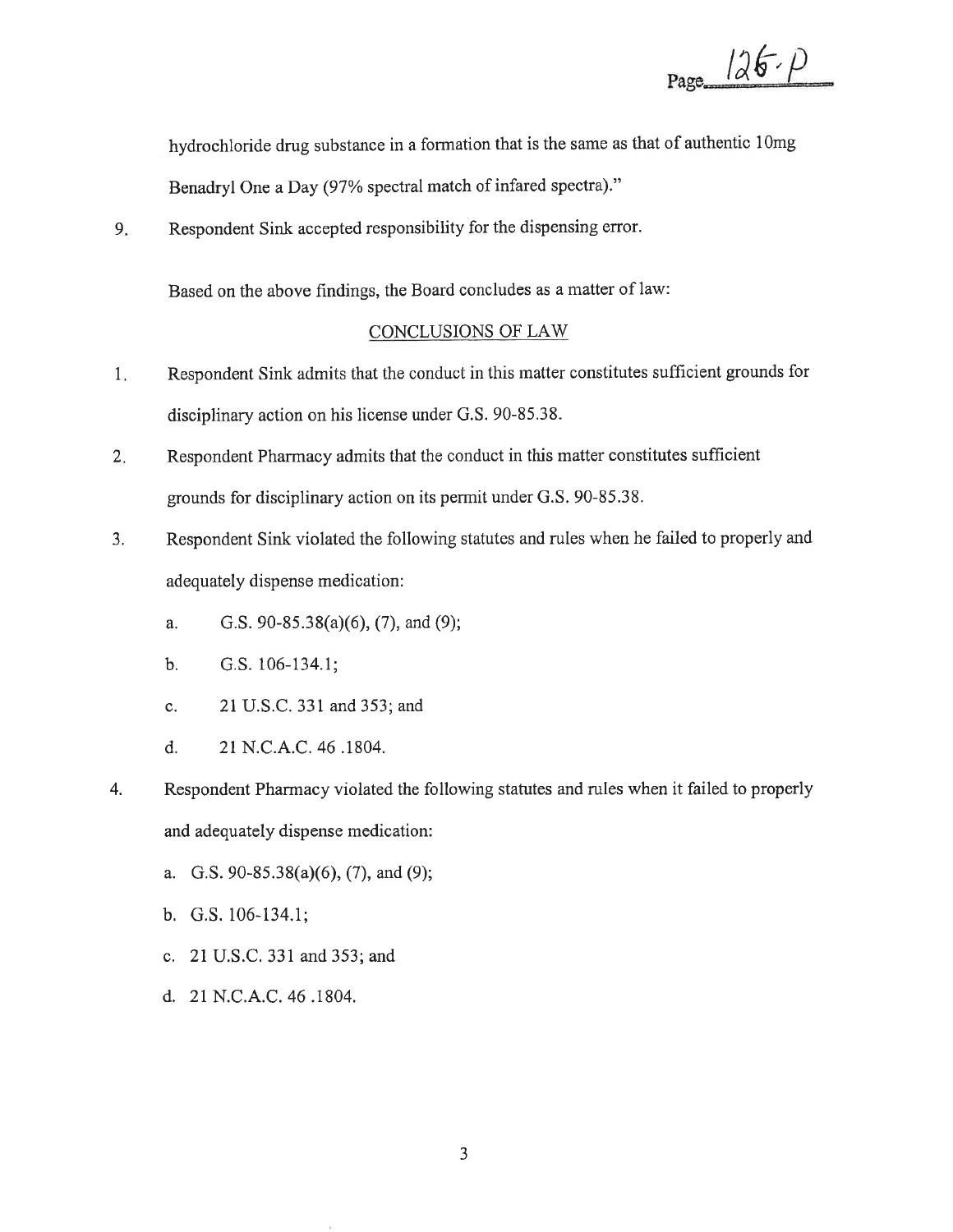

Based on the foregoing, and with the consent of the parties, IT IS THEREFORE,

ORDERED, as follows:

- Respondent Sink, license number 6611, is hereby reprimanded. 1.
- $2.$ Respondent Pharmacy, permit number 4012, is hereby reprimanded.
- $3.$ Respondents shall cooperate with the Board, its attorneys, investigators, and other representatives in any investigation of their practice and compliance with the provisions of this Consent Order.
- Respondents shall violate no laws governing the practice of pharmacy or the distribution 4. of drugs.
- Respondents shall violate no rules and regulations of the Board. 5.
- 6. If Respondents fail to comply with any terms or conditions of this Consent Order, Respondents may be subject to additional disciplinary action by the Board.

This the  $15^{th}$  day of March, 2005.

NORTH CAROLINA BOARD OF PHARMACY

By:

Woy

David R. Work **Executive Director**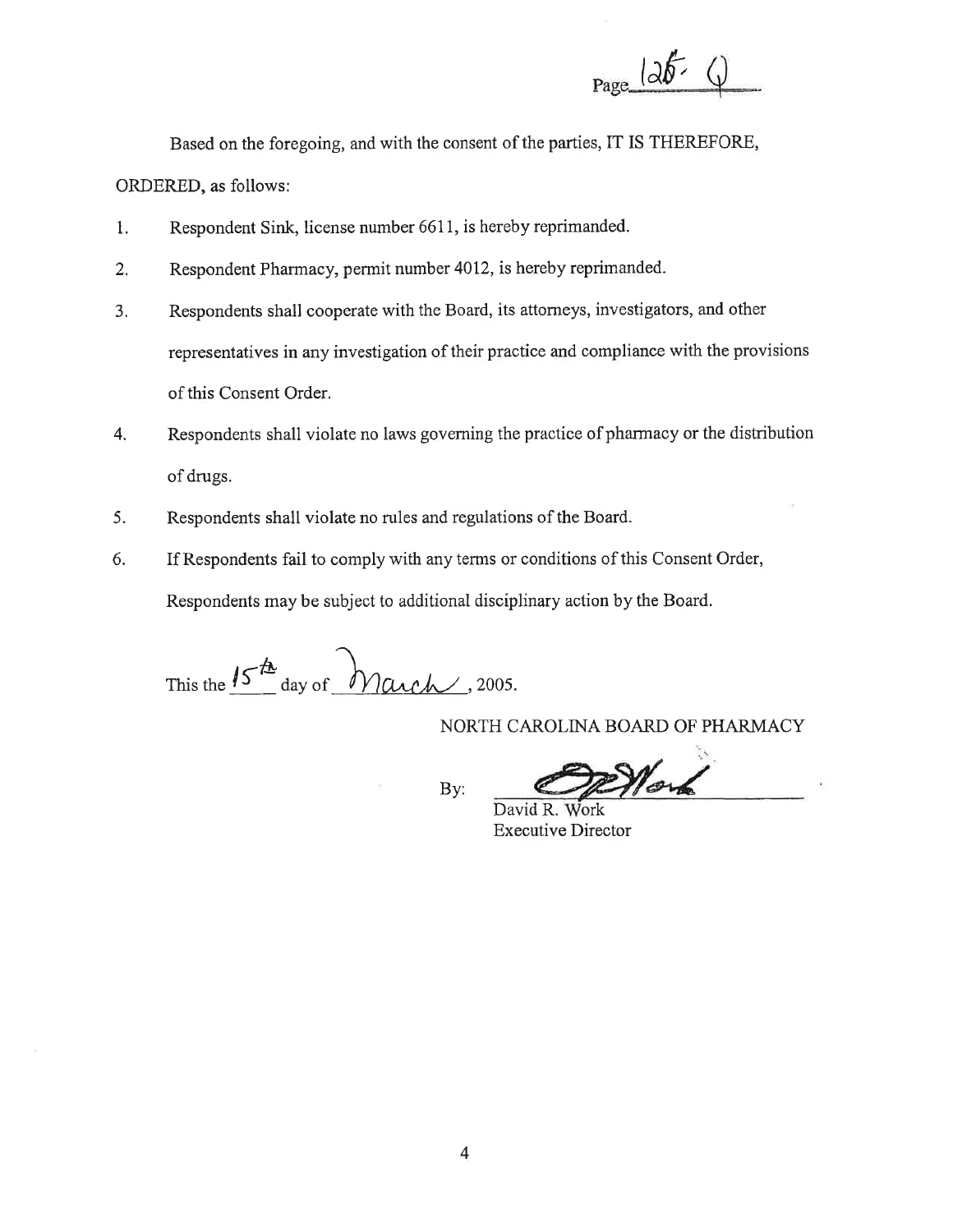John Sink, the holder of License #6611, has full knowledge that he has the right to a hearing and to be represented by counsel in this matter. He freely, knowingly, and voluntarily waives such right by entering into this Consent Order on behalf of License #6611. The undersigned understands and agrees that by entering into this Consent Order, he certifies that he has read the foregoing Consent Order and that he voluntarily consents to the terms and conditions set out therein and relinquishes any right to judicial review of Board actions which may be taken concerning this matter. The undersigned further understands that should he violate the terms and conditions of this Consent Order, the Board may take additional disciplinary action. The undersigned understands and agrees that this Consent Order will not become effective unless and until approved by the Board.

John Sink, License #6611, accepts Board member Wallace E. Nelson's proposal in this matter.

CONSENTED TO BY:  $\frac{D^{\text{th}} \cdot S}{D^{\text{th}} \cdot S}$   $R \cdot \frac{PL}{D^{\text{at}}}} = \frac{3/2}{D^{\text{at}}}$ License No. 6611

State of  $N$ erT<sub>n</sub> CAMP  $l:NA$  $uxiox$  County

1,  $\beta$   $\mu$ ,  $\lambda$   $\alpha$   $\gamma$   $\alpha$   $\gamma$  and  $\gamma$  a Notary Public for the above-named County and State, do hereby certify that John Sink personally appeared before me this day and acknowledged the due execution of the foregoing instrument.

Witnessed my hand and official seal

This the  $2$  day of  $M$  and  $\sim$ , 2005.

Sill R. Thonor

My Commission Expires  $( \cdot 28.07)$ 

\* \* \* \* \* \* \* \* \* \* \* \*

John Sink, License No. 6611, does not accept the proposed Consent Order in this matter.

By:

**John Sink** License No. 6611 Date